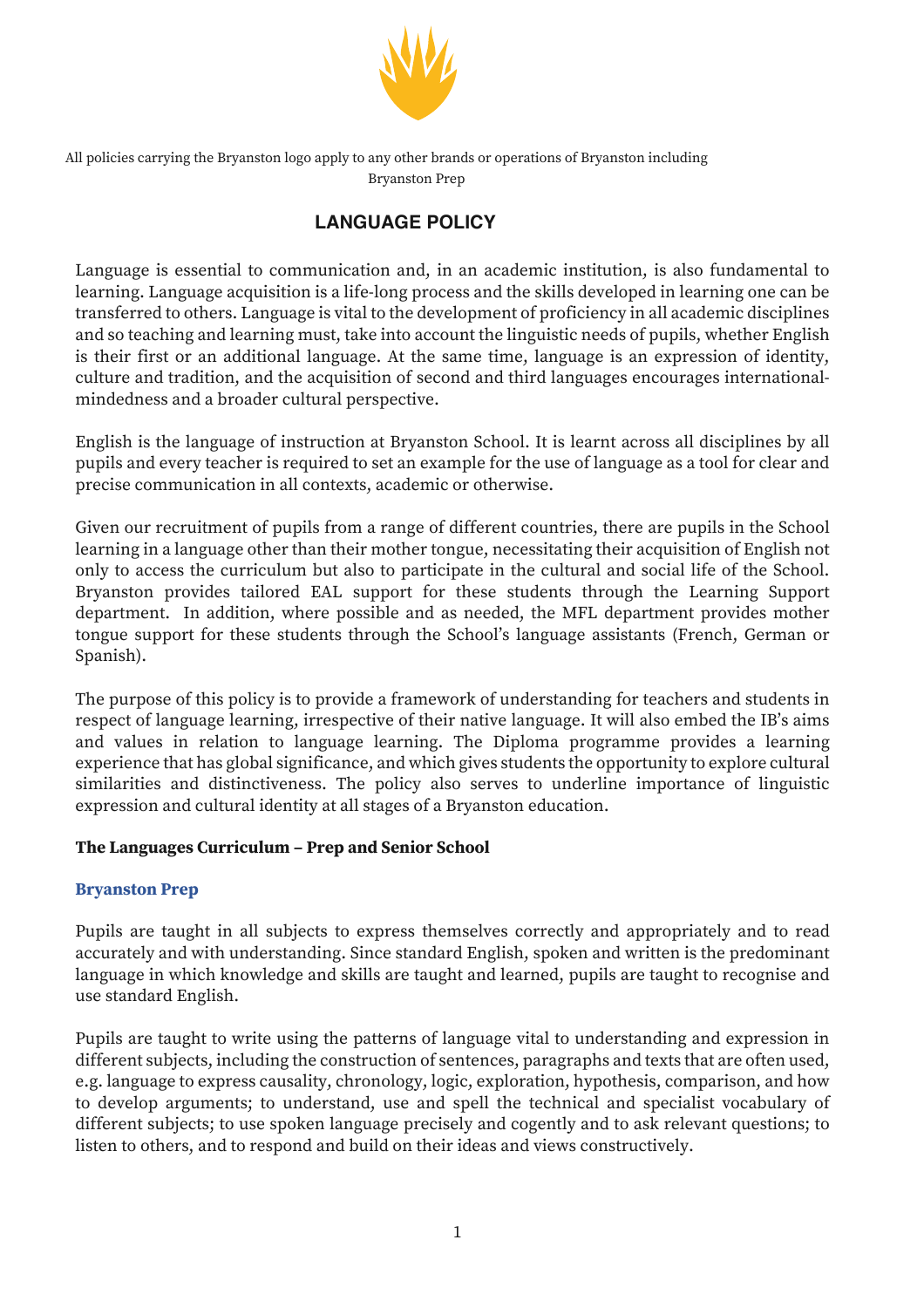

We value the learning of other languages Pupils learn French from Year 1 onwards, and also, British Sign Language is taught in the Pre-Prep. A Latin and Spanish taster session is given to pupils at the end of Year 5 ready for them to start their second language in Year 6.

EAL provision is available to international pupils, and they may be prepared for Cambridge First Certificate, if requested.

### **Bryanston Senior School**

For native speakers of English, access to their own and other languages is provided through formal curriculum provision. English language and literature are studied to GCSE level and it is possible to continue with English Literature at A level or, for pupils taking the IB, as a Group 1 subject at either higher level (HL) or standard level (SL) in English Language and Literature.

All pupils in D (Year 9) are taught French, German, Spanish and Latin. In addition to this, some will also study Classical Greek. During this year, pupils reduce from three modern foreign languages to two. This choice is strongly guided by the MFL heads of department, with some reference made to tutors and pupil preferences.

At Key Stage 4, academic programmes are selected that for nearly every pupil will include one or more of the following core subjects of French, German, and Spanish. Latin or Classics (Latin and Greek) may be taken as option subjects. There are exceptions, but these are for individual academic reasons and only with the approval of the Deputy Head (Academic). Native speakers of these or other languages may be permitted to take additional GCSEs, but these will be supplementary to and not a substitute for other subjects in a normal GCSE programme. In addition, early entry for languages GCSEs does not normally take place unless the advice from the MFL head of department is supportive.

In the sixth form, it is possible to study French, German, Spanish, Latin and Greek at A level. Pupils opting to pursue the IB Diploma are required to select either a Group 1 and a Group 2 language, or two Group 1 language courses. In some cases, three languages can be studied, but this is subject to timetable constraints. In addition to school-organised French, German and Spanish trips (subject to viable numbers), at this stage pupils are encouraged to make at least one extended visit to a country appropriate to the language being studied. This may not always be possible but is strongly encouraged and seen as central to genuinely successful language learning. The MFL faculty is happy to help and advise with respect to pupils wishing to spend time abroad in the sixth form.

In order to complement the teaching provided by full-time MFL teachers, the school recruits French, German and Spanish language assistants each year, who act as consultants, coaches for idiomatic use of their respective languages and as cultural ambassadors, contributing, alongside a teaching fellow from the University of Virginia, to the international dimension of the School.

#### **Choosing languages as part of the IB Diploma programme**

• Group 1: This will normally be the language of the environment to which the student has been exposed from an early age for formal education. English A Literature and German A Language and Literature can be studied at HL or SL and pupils are advised on an individual basis as to the choice of level. In all of these courses pupils are exposed to a wide variety of texts.